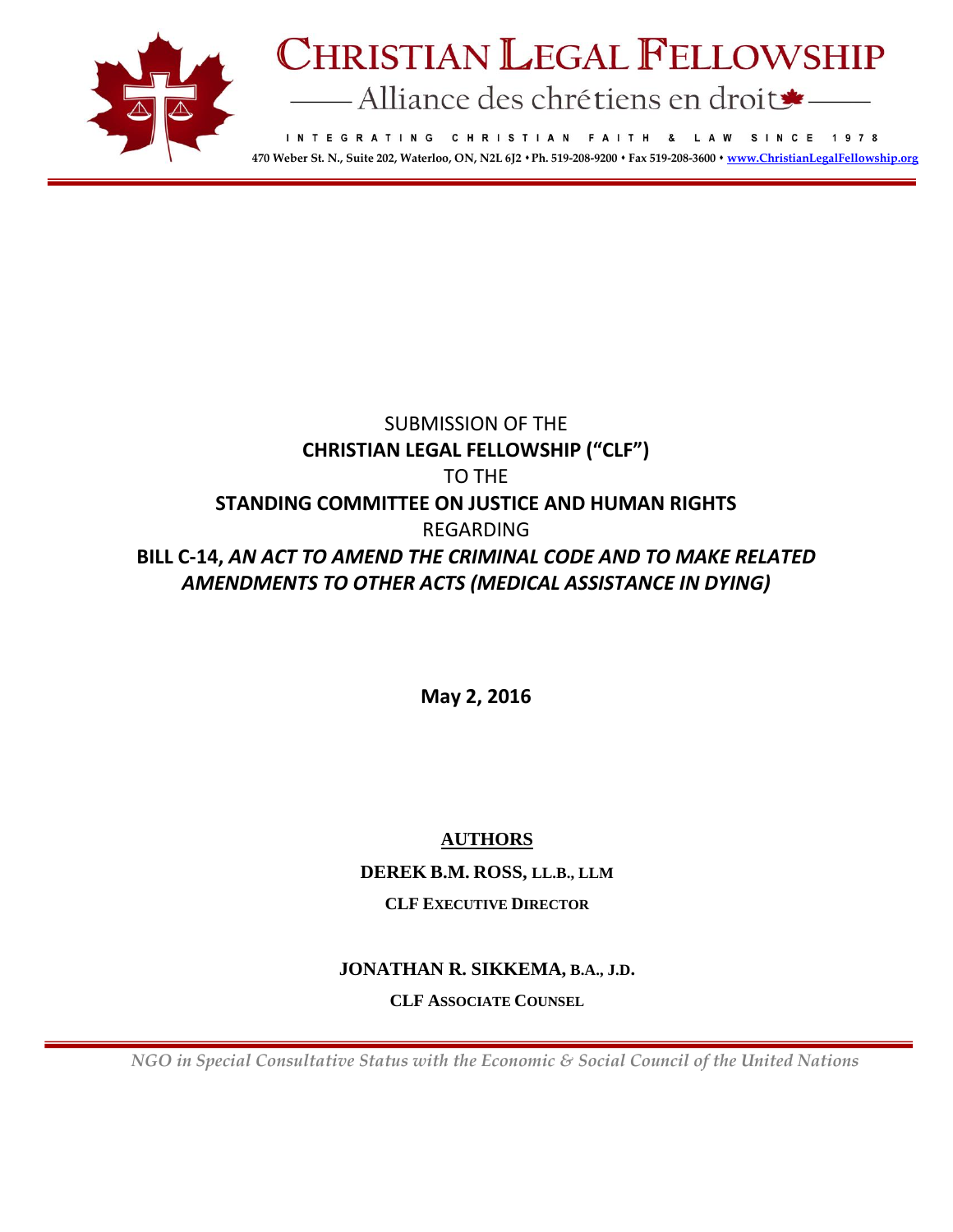### **EXECUTIVE SUMMARY**

CLF urges amendments to Bill C-14 in support of two key measures:

# **I. Parliament should affirm "suicide prevention" as an important public policy goal and "sanctity of life" as a fundamental societal principle**

# **II. Parliament should implement stronger safeguards to protect the vulnerable**

### **ANALYSIS**

# **I. Parliament should affirm "suicide prevention" as an important public policy goal and "sanctity of life" as a fundamental societal principle**

Parliament is looked to by provincial legislatures, courts, policy makers, and the general public as a leader in the formulation and articulation of public policy.<sup>1</sup> Once Parliament legalizes assisted suicide, professional regulators, other bodies, and society at large may come to view it as a "social good". However, suicide must not become the "new normal" as a medical response to suffering. That the law will no longer prohibit a willing physician from providing medical assistance in dying ("MAID") to a consenting patient in limited circumstances does not mean that the practice ought to be widely accepted or presented as just another "treatment" option, equal among others. Nothing in *Carter* requires this. Parliament can and must prevent the normalization of suicide. This should include reaffirming the public policy goal of suicide prevention and the fundamental principle of the sanctity of life.

*Carter* did not suggest that suicide prevention is no longer an important public policy goal. In fact, it affirmed that "sanctity of life" remains one of Canada's "most fundamental societal values". The government must support efforts of health care providers and others to prevent suicide (whether medically assisted or otherwise) and promote treatment. However, we fear that such efforts will be curtailed if they are perceived as undermining access to the so-called "right" to MAID. This is evident in Quebec, where the College of Physicians recently discovered that physicians were allowing suicide victims to die when lifesaving treatment was available. The legalization of assisted death was cited as creating ambiguity about the need to intervene in such cases.<sup>2</sup> Parliament must eliminate any ambiguity regarding the importance of preventing and discouraging suicide, and play a lead role in combatting the "normalization of suicide", starting with the following amendments to Bill C-14:

# **Recommendation #1:**

 $\overline{\phantom{a}}$ 

**Parliament should specifically affirm in the preamble to C-14 that:**

- **suicide prevention remains an important policy goal**
- **sanctity of life is one of Canada's most fundamental societal principles**
- **it is not contrary to the public interest to express the view that participating in causing a person's death is intrinsically morally and legally wrong**
- **MAID should be considered only as a last resort, not as a measure that may be presented to patients as just another treatment option among others**

 $1$  Courts regularly look to legislation to determine what constitutes "public policy": "Public policy is not determined by reference to only one statute or even one province, but is gleaned from a variety of sources, including provincial and federal statutes, official declarations of government policy and the Constitution." *Canada Trust Co. v. Ontario Human Rights Commission* [1990] O.J. No. 615 (C.A.) at para. 92.

<sup>2</sup> "Some Quebec doctors let suicide victims die though treatment was available: college", Graeme Hamilton (*National Post*: March 17, 2016).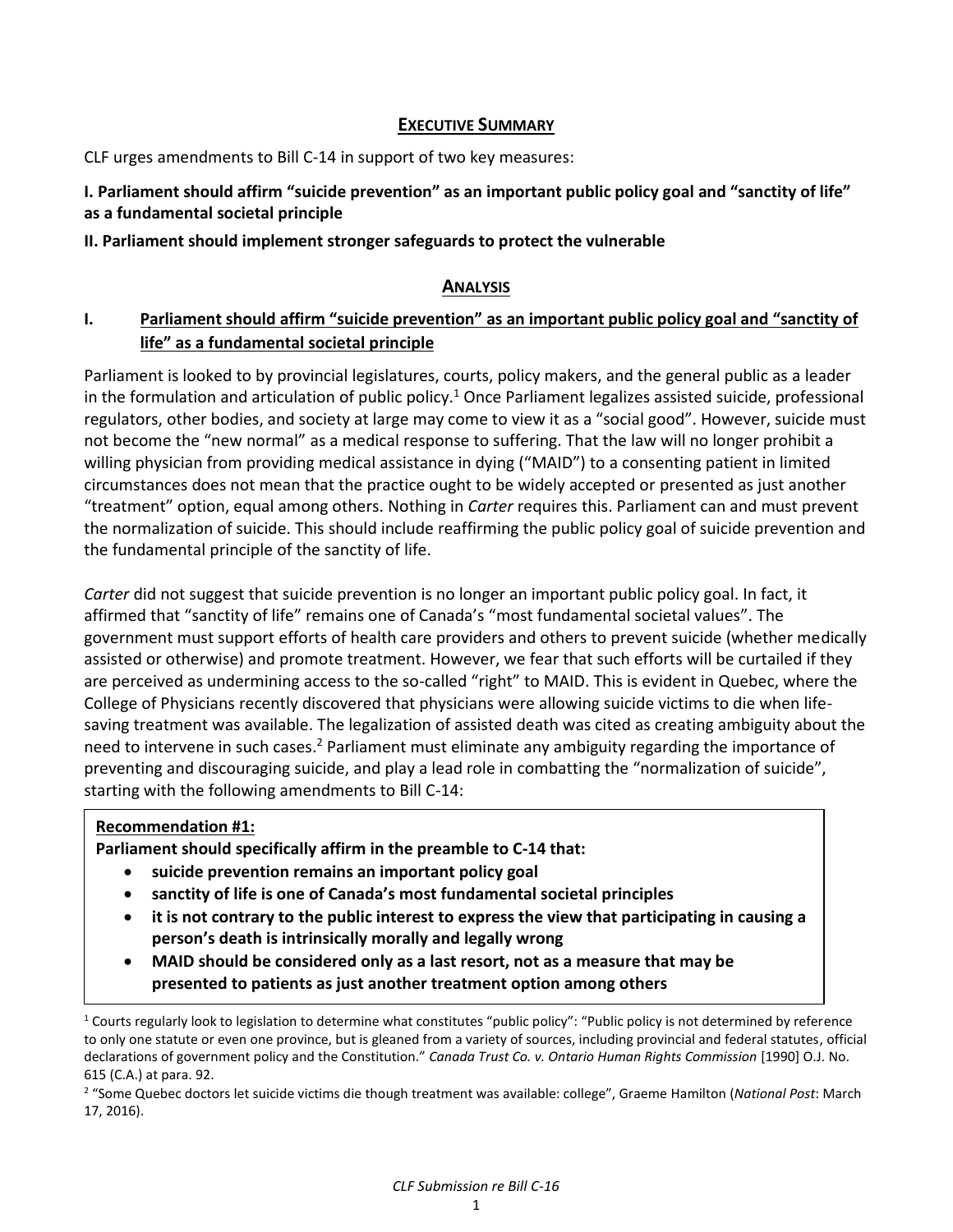# *Reassuring and Supporting Charities Devoted to Suicide Prevention & Awareness*

Currently there are over 50 Canadian charities devoted specifically to suicide prevention and awareness, and these are just the ones that have the word "suicide" in their name.<sup>3</sup> There are many others that work to prevent suicide - including religious organizations, disability rights advocates, health charities, and others. For greater certainty, such organizations should be reassured that their important work can continue, despite the legalization of MAID, and that their registered charitable status shall not be affected (provided that they otherwise comply with the *Income Tax Act*). The same is true for hospitals and their associated foundations that opt not to provide euthanasia or assisted suicide on their premises.<sup>4</sup>

# **Recommendation #2:**

 $\overline{a}$ 

**For greater certainty, Parliament should affirm that suicide prevention remains a charitable purpose and that no charitable institution will lose its registered status solely by reason of their:**

- **lawful efforts or initiatives to reduce levels of suicide, including deaths caused by MAID**
- **in the case of health care facilities and their associated foundations, lawfully declining to provide MAID at their facilities, and**
- **in the case of religious charities, any of its members, officials, supporters or adherents exercising, in relation to assisted suicide, the freedom of conscience and religion guaranteed under the** *Canadian Charter of Rights and Freedoms***.**

# *Parliament should criminally prohibit pressuring others to obtain MAID or to participate in providing it*

The *Criminal Code* should explicitly prohibit and impose penalties for pressuring another person to receive MAID. Counselling or abetting a person to commit suicide will, wisely, remain illegal under this bill. However, it is unclear whether the prohibition on counselling or abetting suicide would prohibit a person from pressuring a person to obtain MAID. Bill C-14 contemplates that a patient may face "external pressures" to receive MAID, but when she does, the only consequence is that she *may* be considered ineligible for MAID *if* her doctor determines that her request was made because of the external pressure she faces (see proposed s. 241.2(1)(d)). Even if the physician deems the patient ineligible because her request was motivated by external pressure, it does not preclude the patient from seeking MAID from another physician (potentially under continued pressure from the same third party). That second (or third, or fourth, or fifth) physician may fail to detect the external pressure on the patient. With respect, this is a significant oversight that leaves even the most malicious and prolonged forms of pressure seemingly free of prosecution.<sup>5</sup>

It is also imperative that C-14 contain positive affirmation of and explicit protection for the conscience rights of those who object to participating, directly or indirectly, in assisted suicide or euthanasia. Legislative silence on such matters will not afford adequate protection. Participating in the deliberate

<sup>3</sup> See CRA Charities Listings, search for "suicide" in Charities' Names <http://www.cra-arc.gc.ca/ebci/haip/srch/basicsearchresulteng.action?k=suicide&s=registered&p=1&b=true>.

<sup>4</sup> Corresponding amendments should be made to the *Income Tax Act* in order to protect the charitable status of registered charities that engage in suicide prevention initiatives and/or public express views that suicide is harmful, ought to be prevented, and/or that the participation by one individual in the death of another is intrinsically morally and legally wrong.

<sup>&</sup>lt;sup>5</sup> It is not clear that s. 241(a) would apply to prohibit such conduct; even if it did, it appears to apply only to MAID that is considered "death by suicide", not MAID that would be considered consensual homicide (i.e. euthanasia).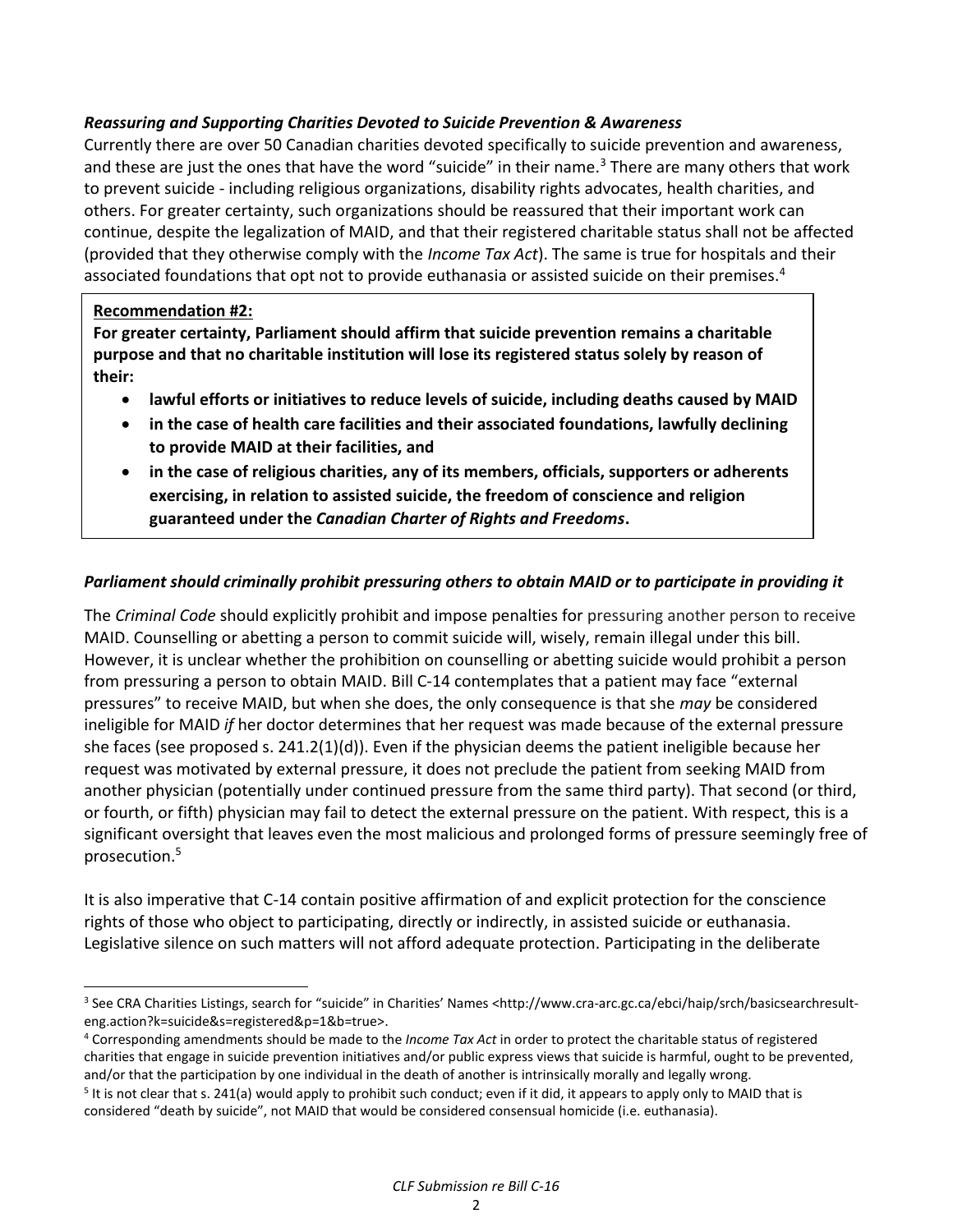inducement of death on another person remains an affront to medical ethics and to the longstanding legal principle of the inviolability of life. It is, as Justice Sopinka put in in 1993, "intrinsically morally and legally wrong". *Carter* did not challenge or overturn this conclusion. The fact that it created a narrow exception to the legal prohibition in very limited circumstances means only that the state can *allow* individuals and institutions to participate in MAID – it cannot require them to do so. To the contrary, the government would be wrong and unjustified if it were to require participation, as it would (among other problems) violate the dignity and freedom of such individuals.

The SCC in *Carter* specifically contemplated a role for Parliament to play in protecting conscience rights. **Parliament should make it an offence to pressure any person to participate in assisted suicide or euthanasia, pursuant to its criminal law power.** Such a provision would be a practical means of upholding the *Charter's* guarantees of freedom of religion and conscience. It would also not conflict with a MAIDseeker's *Charter* rights, which do not create a positive claim against an individual (such as a health care provider) or institution that is unwilling to participate in providing MAID.

**Recommendation #3:** 

**Pursuant to its criminal law power, Parliament should make it an offence to pressure any person to obtain or to participate in providing, directly or indirectly, assisted suicide or euthanasia. (See Appendix for draft amendment.)**

# **II. Parliament should implement stronger safeguards to protect the vulnerable**

In legalizing euthanasia, Bill C-14 places the most vulnerable members of society, including the elderly, infirm, and disabled, at risk. CLF endorses the recommendations contained in the Vulnerable Persons Standard, and in particular urges Parliament to ensure that all requests for PAS/E are subject to prior independent (preferably judicial) review and authorization.

In addition to the measures contained in the VPS, CLF specifically recommends the following amendments to C-14:

1. Add a requirement to s. 241.2(3) that a patient be fully informed of palliative care services. Without being presented with the option of meaningful pain-management treatment which may help alleviate their suffering, a patient's decision to receive MAID can hardly be said to be "informed".

2. Develop provisions to require oversight of "self-administration" and remove the exemption for aiding a person to self-administer a lethal drug, which is not subject to any oversight and raises serious risks of undetectable abuse.

3. Add to "reasonably foreseeable" that the physicians must be certain that the underlying illness(es) the patient has at the time the request is made will, with reasonable medical certainty, cause the patient's death (s. 241.2(1)(d)).

4. For clarity, add to 241.2(2): "… (e) a mental illness or psychiatric disorder is not a grievous and irremediable medical condition for the purposes of this section."

**All of which is respectfully submitted, Derek B.M. Ross Jonathan R. Sikkema**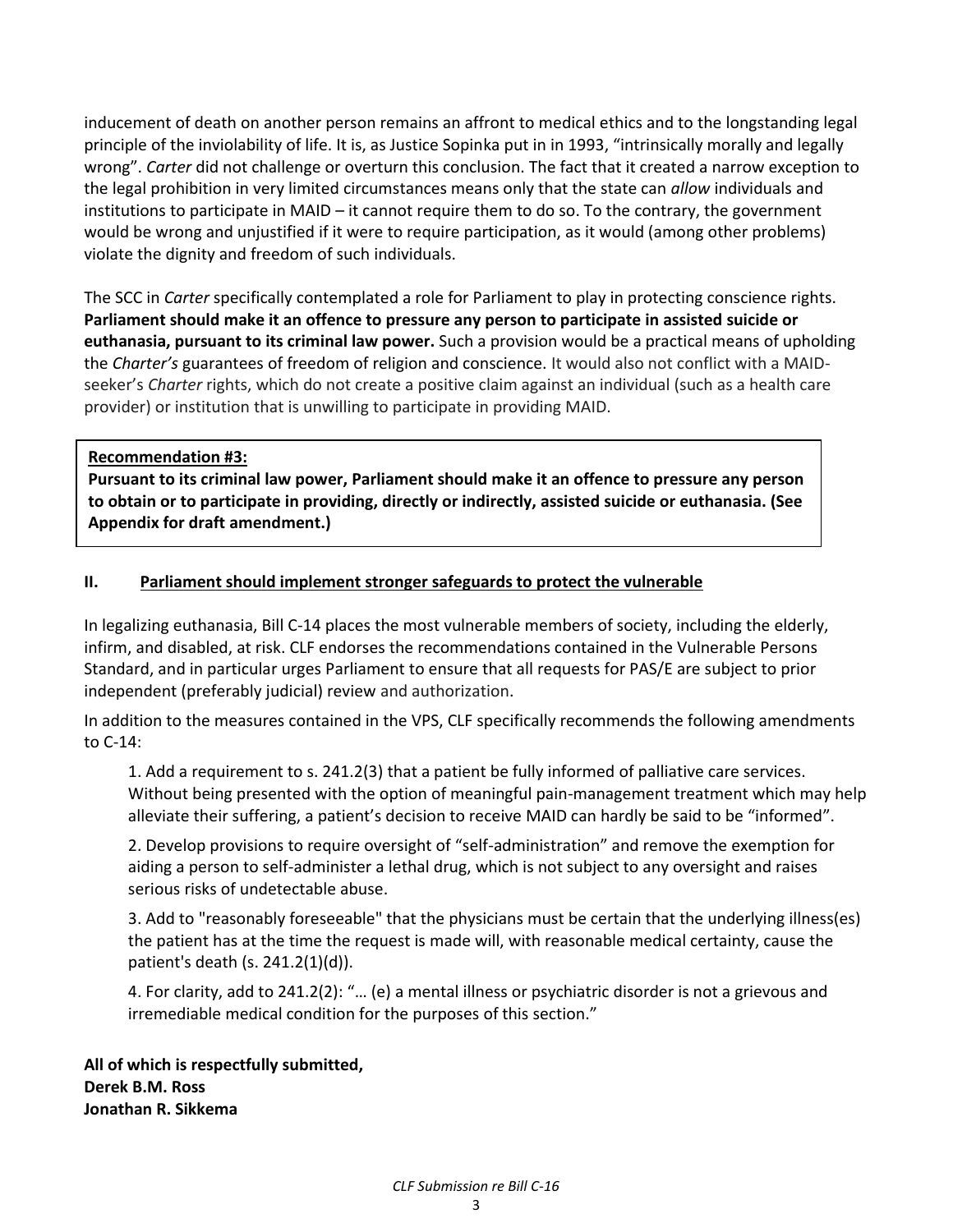#### **APPENDIX A**

#### **Amendments to Bill C-14**

#### **Preamble**

WHEREAS it is not against the public interest to hold and publicly express diverse views about medical aid in dying, including the view that participating in the death of another individual is intrinsically morally and legally wrong;

WHEREAS sanctity of life is one of Canada's most fundamental societal principles and the Parliament of Canada has a responsibility to honour that principle;

WHEREAS suicide prevention is an important public policy goal supported by the Parliament of Canada, in part because suicide is a significant public health issue that can have lasting and harmful effects on individuals, families, and communities;

WHEREAS deliberately inducing a person's death by administering a deadly drug or by any means is historically contrary to the physician's oath to practice medicine ethically and should be considered only as a last resort and not just another treatment option among others;

#### **Freedom of conscience and religion and expression of beliefs**

**1**. For greater certainty, no person or organization shall be deprived of any benefit, or be subject to any obligation or sanction, under any law of the Parliament of Canada solely by reason of their exercise, in respect of assisted suicide or euthanasia, of the freedom of conscience and religion guaranteed under the *Canadian Charter of Rights and Freedoms* or the expression of their belief that participation by one individual in the death of another is intrinsically morally and legally wrong.

#### *Income Tax Act* **Amendments**

#### **Suicide and Medial Aid in Dying**

**149.1(6.22)** For greater certainty, subject to subsections (6.1) and (6.2), a registered charity shall not have its registration revoked or be subject to any other penalty under Part V solely because it or any of its members, officials, supporters or adherents exercise, in relation to suicide and/or medical aid in dying, the freedoms of conscience, religion, and expression guaranteed under the *Canadian Charter of Rights and Freedoms*.

#### *Criminal Code* **Amendments**

#### **Counselling, encouraging, intimidating, coercing, abetting, or aiding a person to die by suicide or homicide**

**241(**1) Everyone is guilty of an indictable offence and liable to imprisonment for a term of not more than 14 years who, whether death by suicide or homicide ensues or not,

(a) counsels, encourages, intimidates or coerces a person to die by suicide or homicide or abets a person in dying by suicide or homicide; or

(b) aids a person to die by suicide or homicide.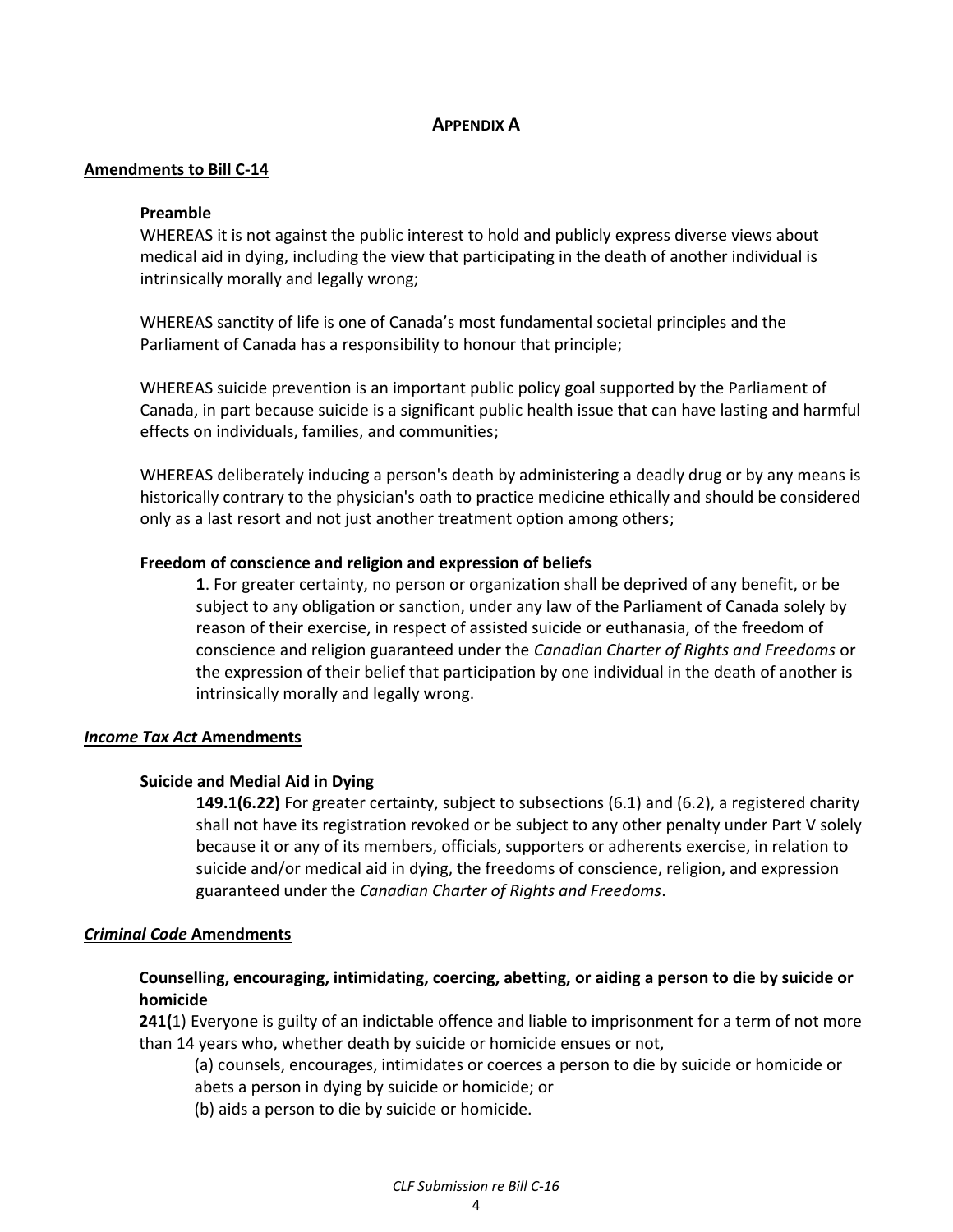(2) For greater certainty, for the purpose of subsection (1), "suicide" includes death by medical aid in dying as defined in s. 241.1(b) and "homicide" includes medical aid in dying as defined in s. 241.1(a).

(The following provisions are adapted from a similar proposal by The Protection of Conscience Project)

# **Compulsion to participate in homicide or suicide**

**241.3(1)** Every one commits an offence who, by an exercise of authority or intimidation, compels another person to be a party to homicide or suicide.

# **Punishing refusals to participate in homicide or suicide**

**241.3(2)** Every one commits an offence who

a) refuses to employ a person or to admit a person to a trade union, professional association, school or educational program because that person refuses or fails to agree to be a party to homicide or suicide; or

#### **Intimidation to participate in homicide or suicide**

**241.3(3)** Every one commits an offence who, for the purpose of causing another person to be a party to homicide or suicide

(a) suggests that being a party to homicide or suicide is a condition of employment, contract, membership or full participation in a trade union or professional association, or of admission to a school or educational programme; or

(b) makes threats or suggestions that refusal to be a party to homicide or suicide will adversely affect

(i) contracts, employment, advancement, benefits, pay, or

(ii) membership, fellowship or full participation in a trade union or professional association.

# **Definitions**

**241.3(5)** (a) For the purpose of this section, "person" includes an unincorporated organization, collective or business.

(b) For greater certainty, for the purpose of this section, "suicide" includes death by medical aid in dying as defined in s. 241.1(b) and "homicide" includes medical aid in dying as defined in s. 241.1(a).

(c) For the purpose of subsection (1),"homicide" and "suicide" include attempted homicide and suicide.

# **Punishment**

**241.3(6)** (a) Every one who commits an offence under subsection (1) is guilty of an indictable offence and liable to imprisonment for life.

(b) Every one who commits an offence under subsection (2) is guilty of an indictable offence and liable to imprisonment for ten years.

(c) Every one who commits an offence under subsection (3) is guilty of an indictable offence and liable to imprisonment for five years.